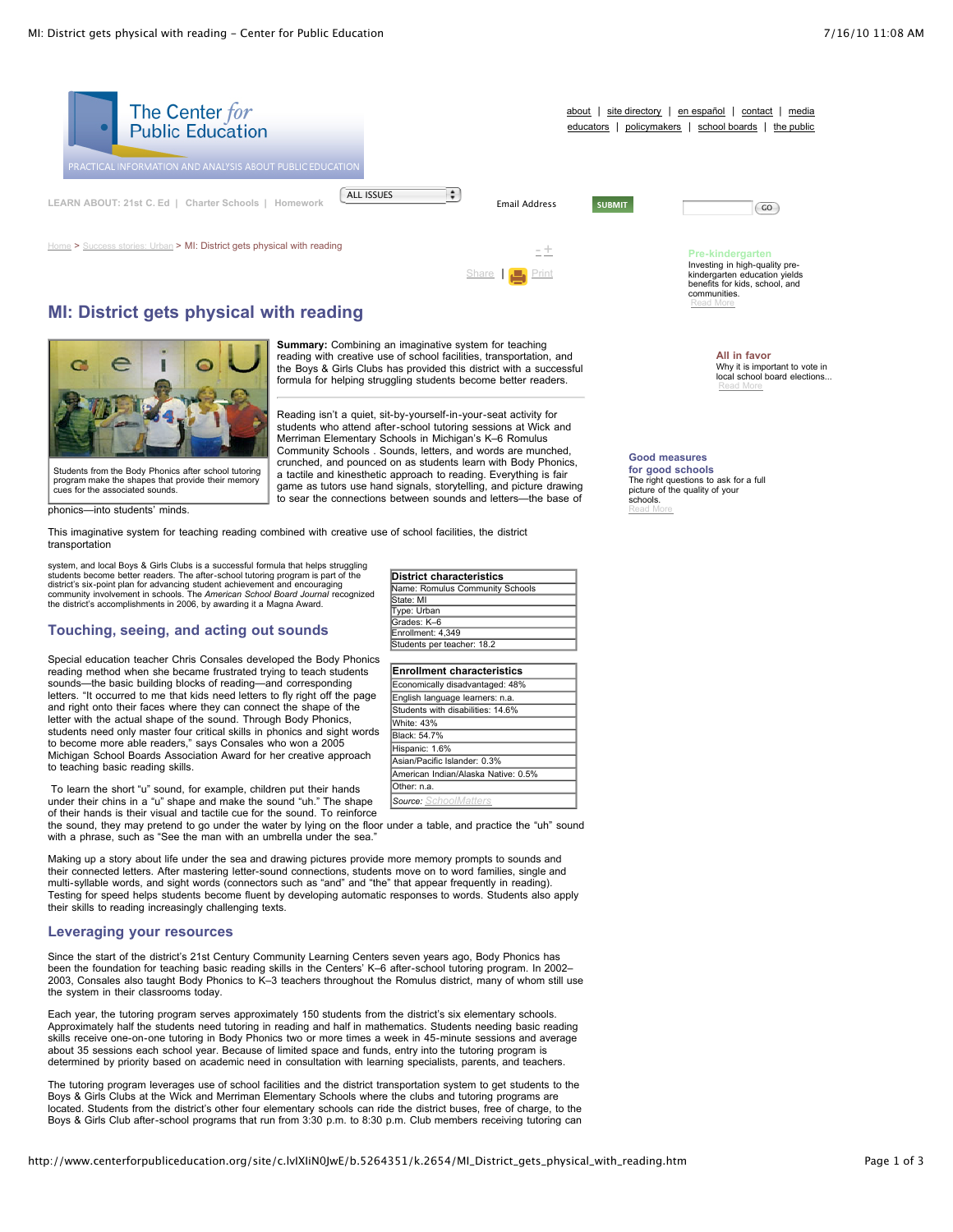also use the Boys & Girls Club facilities while waiting for their tutors to collect them or for their parents to pick them up after their session is finished.

"It's a win-win situation for everyone," says Tom Dolan, Romulus Community Schools director of instruction and curriculum. "The community has after-school access to our school facilities through the Boys & Girls Clubs, parents don't have to worry about where their children are, our school facilities are used throughout the entire day, and students from six elementary schools in the district have easy transportation to Boys & Girls Club activities and tutoring.

#### **Making it easy and fun**

Center tutors come from all educational backgrounds, but all have earned at least 60 college credits. Many of them are graduate students, as well as new, substitute, and retired teachers. Each year, approximately 10–15 tutors take on the challenge of learning Body Phonics and receive training from Ms. Consales. They also receive tutoring materials, student progress tracking sheets, and tests for each skill learned. Tutors communicate regularly<br>with teachers about students' needs and progress. Teachers and parents receive a written progress report quarter.

Thomas Plum, director of 21st Century Community Learning Centers for the district, says, "Among the many effective ways of teaching reading, Body Phonics stands out, not only because it works, but because it lends itself to being understood easily by students AND to being taught easily to tutors." Tutors can learn the system with approximately 12 hours of instruction, two hours per day over a two week period. Body Phonics is a time- and cost-efficient training system notes Plum.

Tina Suleiman, Site Coordinator for the 21st Century Community Learning Centers, got hooked on the program as a tutor four years ago. Suleiman finds the program has important benefits for tutors: "Tutors have a well-thought out plan of action based on the Body Phonics program and materials made available by Ms. Consales. It's great because you know just what you're going to do with students when you meet with them. Even if you're not a professional teacher, you feel confident about what you're doing. Students have fun learning and can bring their own creativity to the process too. It's amazing how much progress students can make with this system of teaching reading."

#### **Documenting success**

Does the Body Phonics program work? By all accounts, it does. Parent Tyson Morgan whose two sons, an elementary school student and a high school student, have been tutored in Body Phonics says: "When Ms. Consales showed me the system, I could understand how it might improve reading, but I was even more surprised at how well it actually worked. My fifth-grader has had trouble reading since kindergarten. Now when we're riding together in the car, he can read the signs as we pass by. He's able to read words that I wouldn't ever have expected him to know."

Consales and the Centers have carefully documented the success of the Body Phonics method. "Unlike many teachers who start a program or who aren't required to do so, Chris understood the need to keep data from the start, and data really tell the story," says recently retired Wick Elementary School principal, Deborah Juriga.

Pre- and post-test data from almost 1,000 students who took the Woodcock Reading Mastery Test after Consales trained district K–3 teachers in 2002–2003 showed improvement in students word recognition scores by six standards points after one year of instruction and a positive correlation between the amount of Body Phonics lessons given in class and student achievement in word recognition.

Over the past seven years, the 21st Century Community Learning Centers have administered the Woodcock Reading Mastery Test to a total of 210 students at the beginning and end of their tutoring. Basic reading students who started the year academically well below their peers had caught up with their classmates and were reading at the "average" level. Woodcock test results for 2005–2006 showed that students' rate of improvement was nearly three times the rate considered "good" and 40 percent greater than the rate considered "excellent." Ms. Consales takes special pride in the fact that many of her own students who were certified as special education students because of reading deficiencies have been decertified as a result of their Body Phonics training.

"Students' failure to grasp basic skills in reading and math can put them behind for the rest of their lives," observes Learning Centers Director Plum. "Programs like Body Phonics combined with good tutors, creative use of resources, and a willing school district can make sure that doesn't happen and also improve students' chances for future success in their studies."

#### **Lessons learned**

- Districts need to encourage and support teachers to be innovative and entrepreneurial. One person with an idea can make a big impact throughout the system. "Administrators can and should follow the lead of passionate and committed teachers to help them implement programs that will have a positive impact on students' achievements," says Tom Dolan, Director of Instruction and Curriculum. "When there's a good idea at the local level, with some funding and creativity, you can have a winning combination that will benefit students, parents, the school, and community."
- Don't stop an academic enrichment program because your school or district has met its academic goals or grant funds end. "Although we no longer have any failing schools in the district and are not required to offer tutoring, we felt that the tutoring program is essential to many of our students' success," says Tom Plum. When funding for the tutoring program ended through the 21st Century Community Learning Centers grant, Romulus Community Schools found another source through Title I, because of the high percentage of children from low-income families in the district. Each of the six elementary schools now makes a contribution from Title I funds to support the tutoring program.
- Be comprehensive and integrated in your approach to leverage all the assets available to you. As resources dwindle, agencies such as schools and community-based programs, like the Boys & Girls Club, need to combine their resources, facilities, and best teaching strategies and practices. "You can't be a stand-alone company any more. An added benefit is that you're breaking down barriers about who is responsible for children. When everyone participates, everyone is responsible," observes Dolan.
- A program doesn't need to be expensive to be effective. "Body Phonics itself is an inexpensive way to teach reading with only paper goods and know-how," says Consales. Romulus Community Schools provides after school use of classrooms for tutoring free of charge, administrative support and use of building facilities, including office space and copies, and transportation leaving most of the tutoring program budget to pay tutors' salaries. Ms. Consales offers tutor training gratis. By leveraging all available assets, public school-sponsored tutoring programs can provide tutoring at a fraction of the cost of commercial programs.